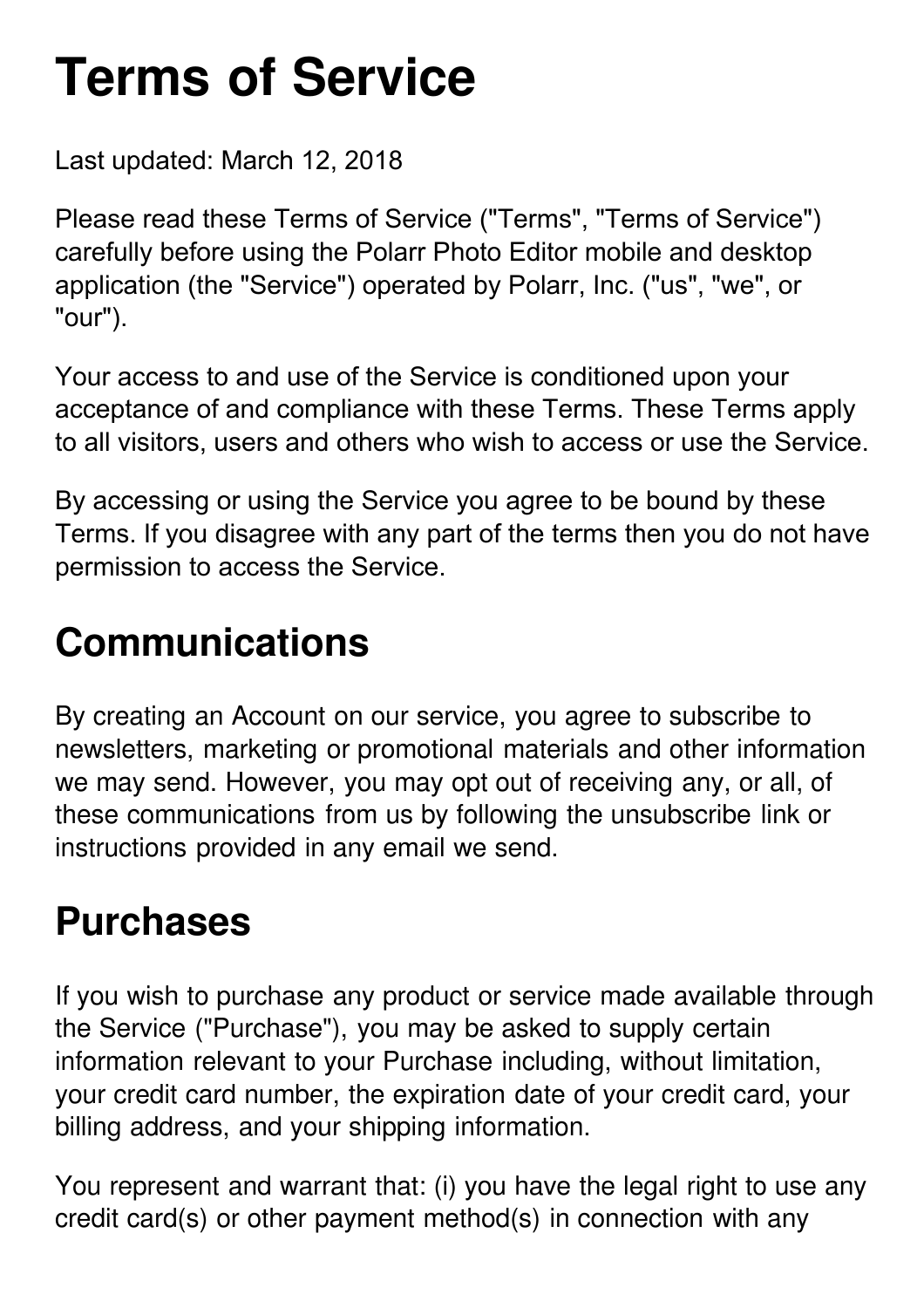Purchase; and that (ii) the information you supply to us is true, correct and complete.

The service may employ the use of third party services for the purpose of facilitating payment and the completion of Purchases. By submitting your information, you grant us the right to provide the information to these third parties subject to our Privacy Policy.

We reserve the right to refuse or cancel your order at any time for reasons including but not limited to: product or service availability, errors in the description or price of the product or service, error in your order or other reasons.

We reserve the right to refuse or cancel your order if fraud or an unauthorized or illegal transaction is suspected.

# **Availability, Errors and Inaccuracies**

We are constantly updating product and service offerings on the Service. We may experience delays in updating information on the Service and in our advertising on other web sites. The information found on the Service may contain errors or inaccuracies and may not be complete or current. Products or services may be mispriced, described inaccurately, or unavailable on the Service and we cannot guarantee the accuracy or completeness of any information found on the Service.

We therefore reserve the right to change or update information and to correct errors, inaccuracies, or omissions at any time without prior notice.

#### **Contests, Sweepstakes and Promotions**

Any contests, sweepstakes or other promotions (collectively, "Promotions") made available through the Service may be governed by rules that are separate from these Terms & Conditions. If you participate in any Promotions, please review the applicable rules as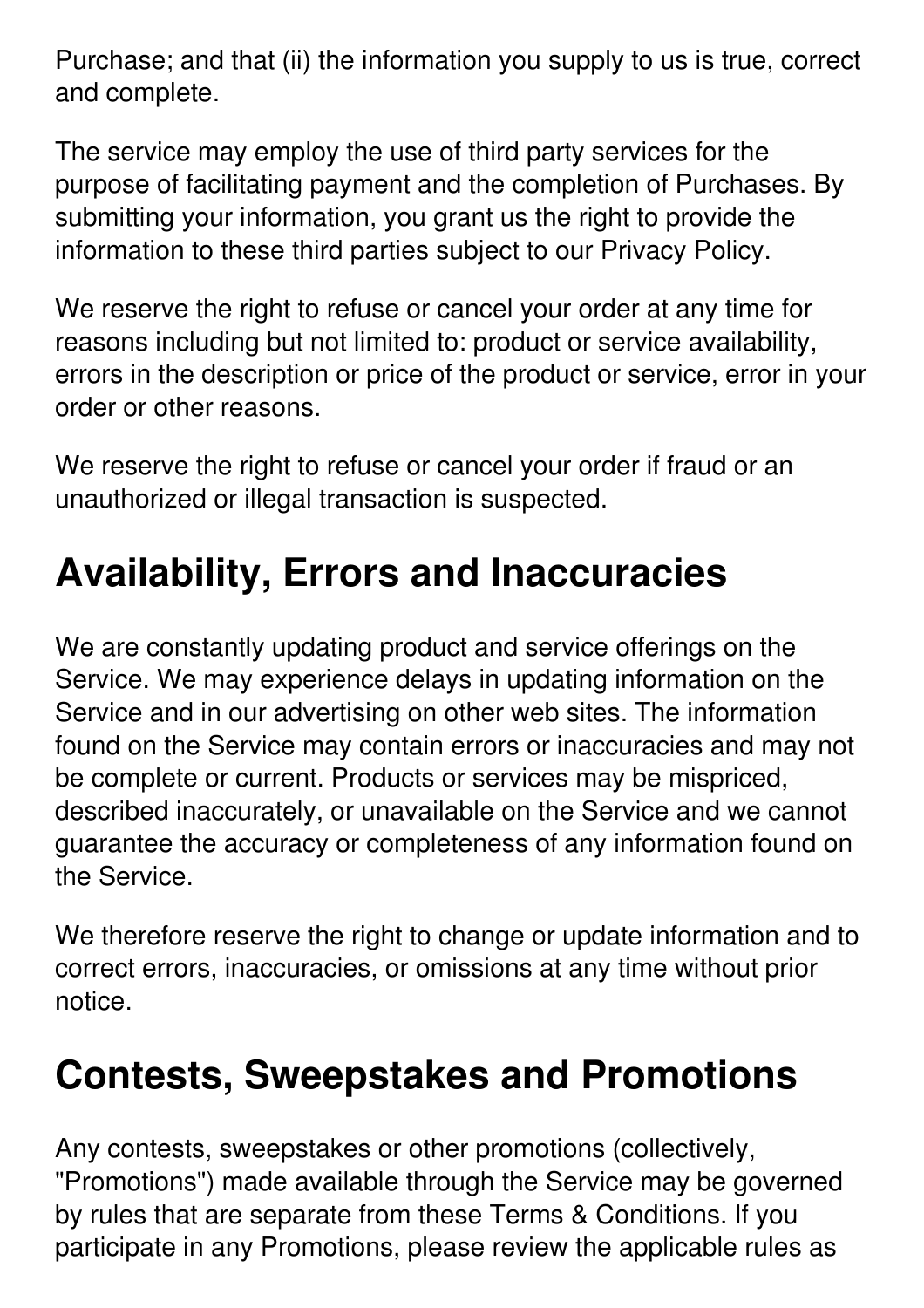well as our Privacy Policy. If the rules for a Promotion conflict with these Terms of Service, the Promotion rules will apply.

# **Subscriptions**

Some parts of the Service are billed on a subscription basis ("Subscription(s)"). You will be billed in advance on a recurring and periodic basis ("Billing Cycle"). Billing cycles are set either on a monthly or annual basis, depending on the type of subscription plan you select when purchasing a Subscription.

At the end of each Billing Cycle, your Subscription will automatically renew under the exact same conditions unless you cancel it or Polarr, Inc. cancels it. You may cancel your Subscription renewal either through your online account management page or by contacting Polarr, Inc. customer support team.

A valid payment method, including credit card or PayPal, is required to process the payment for your Subscription. You shall provide Polarr, Inc. with accurate and complete billing information including full name, address, state, zip code, telephone number, and a valid payment method information. By submitting such payment information, you automatically authorize Polarr, Inc. to charge all Subscription fees incurred through your account to any such payment instruments.

Should automatic billing fail to occur for any reason, Polarr, Inc. will issue an electronic invoice indicating that you must proceed manually, within a certain deadline date, with the full payment corresponding to the billing period as indicated on the invoice.

# **Fee Changes**

Polarr, Inc., in its sole discretion and at any time, may modify the Subscription fees for the Subscriptions. Any Subscription fee change will become effective at the end of the then-current Billing Cycle.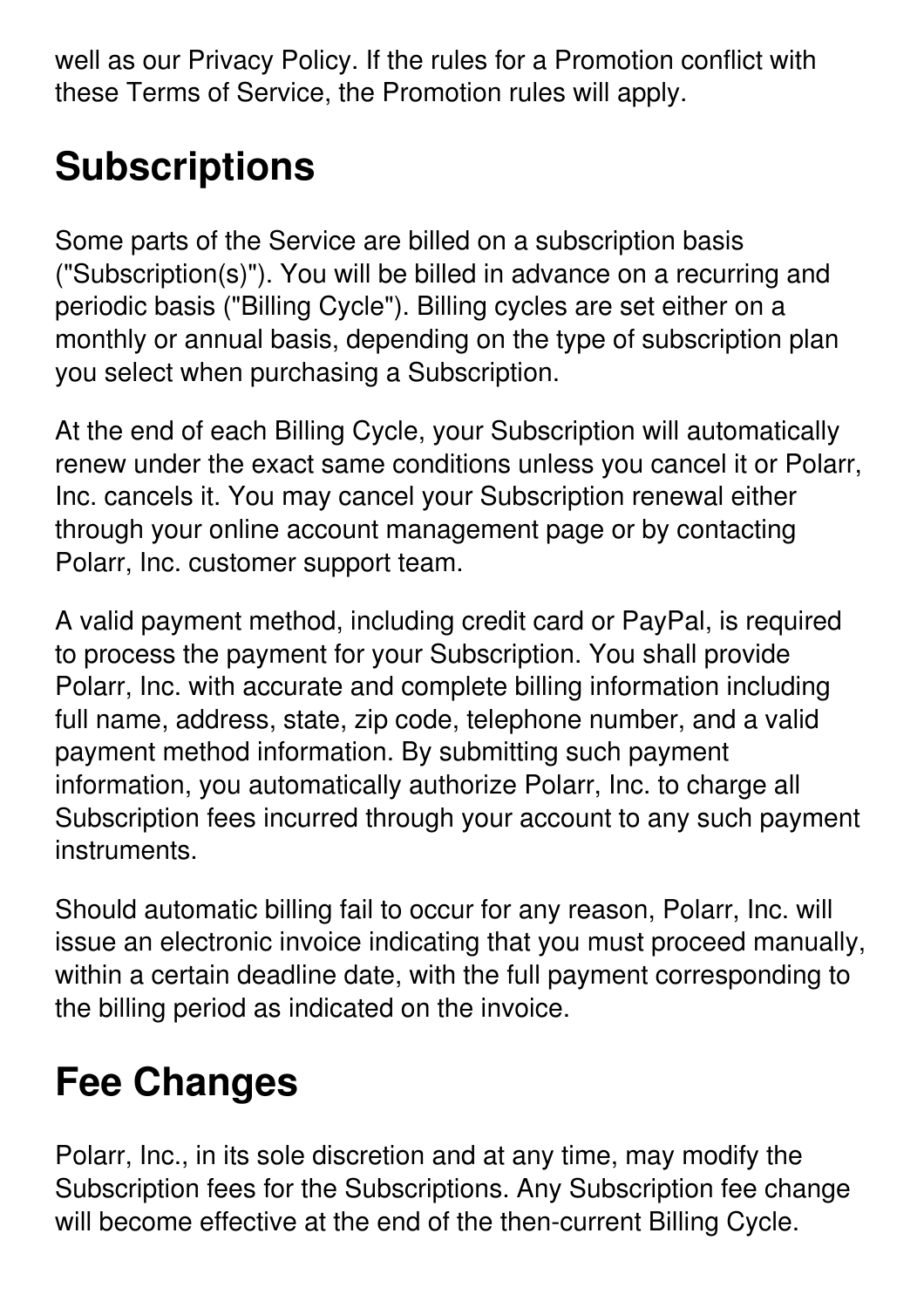Polarr, Inc. will provide you with a reasonable prior notice of any change in Subscription fees to give you an opportunity to terminate your Subscription before such change becomes effective.

Your continued use of the Service after the Subscription fee change comes into effect constitutes your agreement to pay the modified Subscription fee amount.

# **Refunds**

Except when required by law, paid Subscription fees are nonrefundable.

#### **Content**

Our Service allows you to post, link, store, share and otherwise make available certain information, text, graphics, videos, or other material ("Content"). You are responsible for the Content that you post on or through the Service, including its legality, reliability, and appropriateness.

By posting Content on or through the Service, You represent and warrant that: (i) the Content is yours (you own it) and/or you have the right to use it and the right to grant us the rights and license as provided in these Terms, and (ii) that the posting of your Content on or through the Service does not violate the privacy rights, publicity rights, copyrights, contract rights or any other rights of any person or entity. We reserve the right to terminate the account of anyone found to be infringing on a copyright.

You retain any and all of your rights to any Content you submit, post or display on or through the Service and you are responsible for protecting those rights. We take no responsibility and assume no liability for Content you or any third party posts on or through the Service. However, by posting Content using the Service you grant us the right and license to use, modify, publicly perform, publicly display,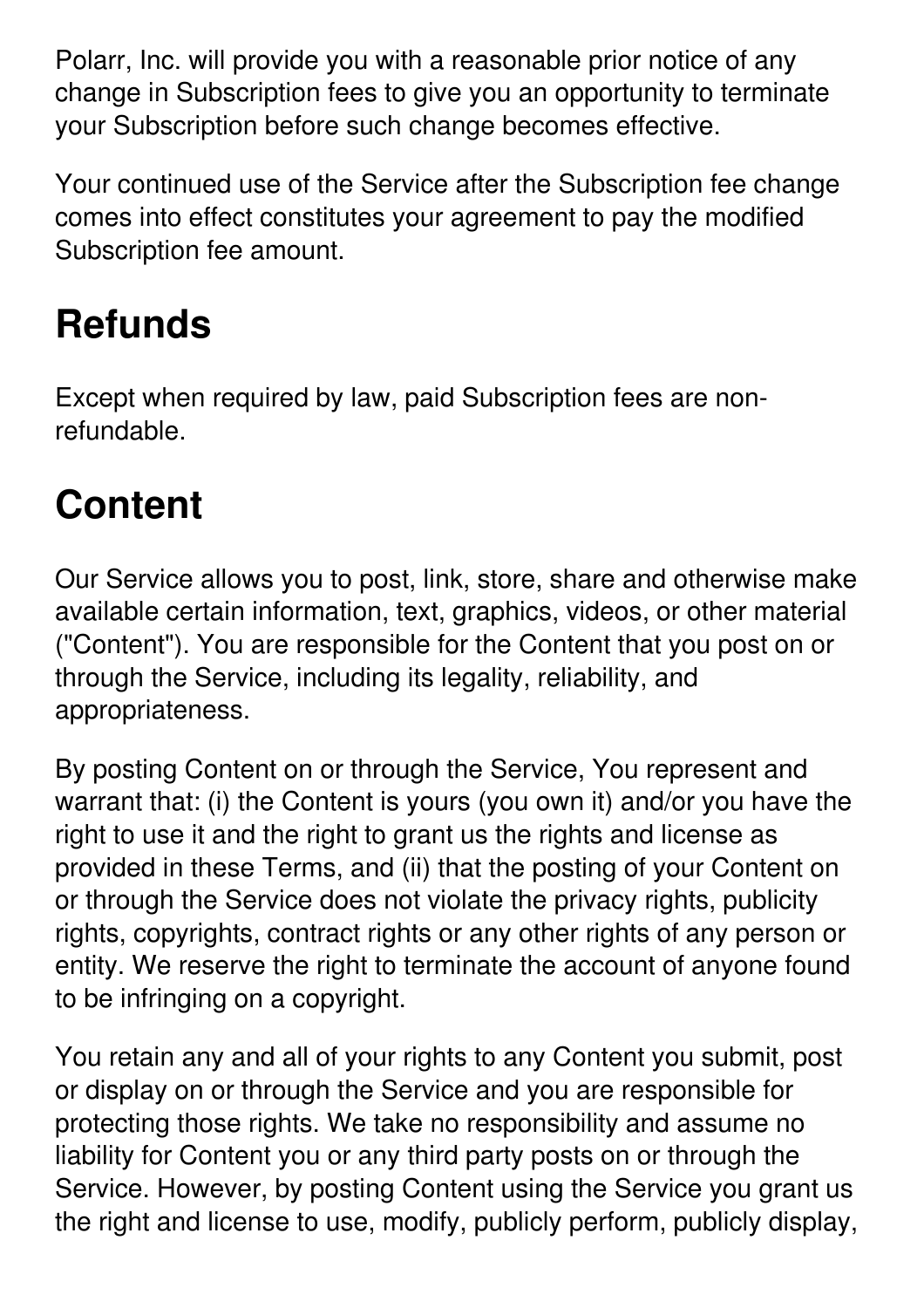reproduce, and distribute such Content on and through the Service. You agree that this license includes the right for us to make your Content available to other users of the Service, who may also use your Content subject to these Terms.

Polarr, Inc. has the right but not the obligation to monitor and edit all Content provided by users.

In addition, Content found on or through this Service are the property of Polarr, Inc. or used with permission. You may not distribute, modify, transmit, reuse, download, repost, copy, or use said Content, whether in whole or in part, for commercial purposes or for personal gain, without express advance written permission from us.

#### **Accounts**

When you create an account with us, you guarantee that you are above the age of 18, and that the information you provide us is accurate, complete, and current at all times. Inaccurate, incomplete, or obsolete information may result in the immediate termination of your account on the Service.

You are responsible for maintaining the confidentiality of your account and password, including but not limited to the restriction of access to your computer and/or account. You agree to accept responsibility for any and all activities or actions that occur under your account and/or password, whether your password is with our Service or a third-party service. You must notify us immediately upon becoming aware of any breach of security or unauthorized use of your account.

You may not use as a username the name of another person or entity or that is not lawfully available for use, a name or trademark that is subject to any rights of another person or entity other than you, without appropriate authorization. You may not use as a username any name that is offensive, vulgar or obscene.

We reserve the right to refuse service, terminate accounts, remove or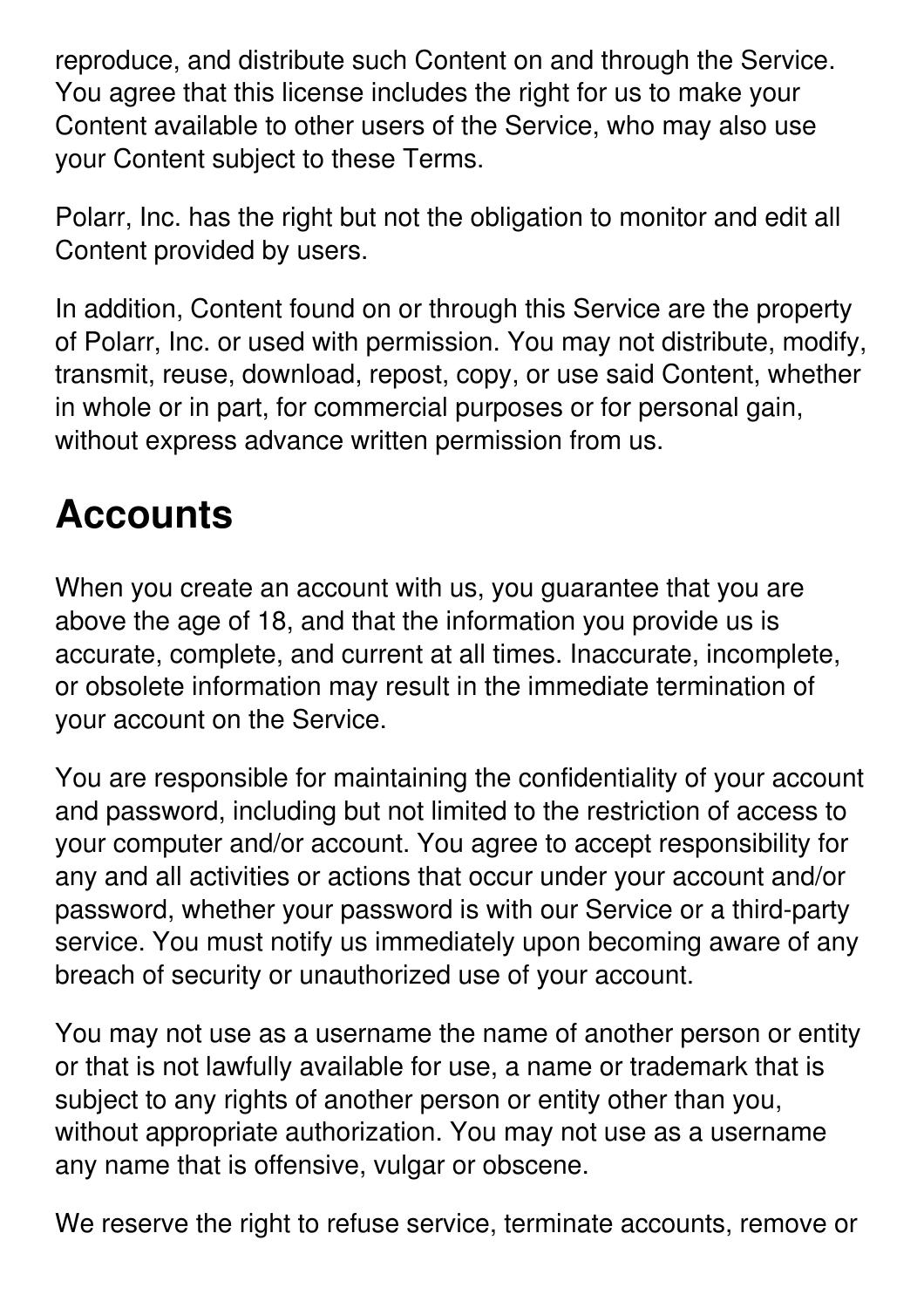edit content, or cancel orders in our sole discretion.

# **Copyright Policy**

We respect the intellectual property rights of others. It is our policy to respond to any claim that Content posted on the Service infringes on the copyright or other intellectual property rights ("Infringement") of any person or entity.

If you are a copyright owner, or authorized on behalf of one, and you believe that the copyrighted work has been copied in a way that constitutes copyright infringement, please submit your claim via email to support@polarr.co, with the subject line: "Copyright Infringement" and include in your claim a detailed description of the alleged Infringement as detailed below, under "DMCA Notice and Procedure for Copyright Infringement Claims"

You may be held accountable for damages (including costs and attorneys' fees) for misrepresentation or bad-faith claims on the infringement of any Content found on and/or through the Service on your copyright.

#### **DMCA Notice and Procedure for Copyright Infringement Claims**

You may submit a notification pursuant to the Digital Millennium Copyright Act (DMCA) by providing our Copyright Agent with the following information in writing (see 17 U.S.C 512(c)(3) for further detail):

- an electronic or physical signature of the person authorized to act on behalf of the owner of the copyright's interest;
- a description of the copyrighted work that you claim has been infringed, including the URL (i.e., web page address) of the location where the copyrighted work exists or a copy of the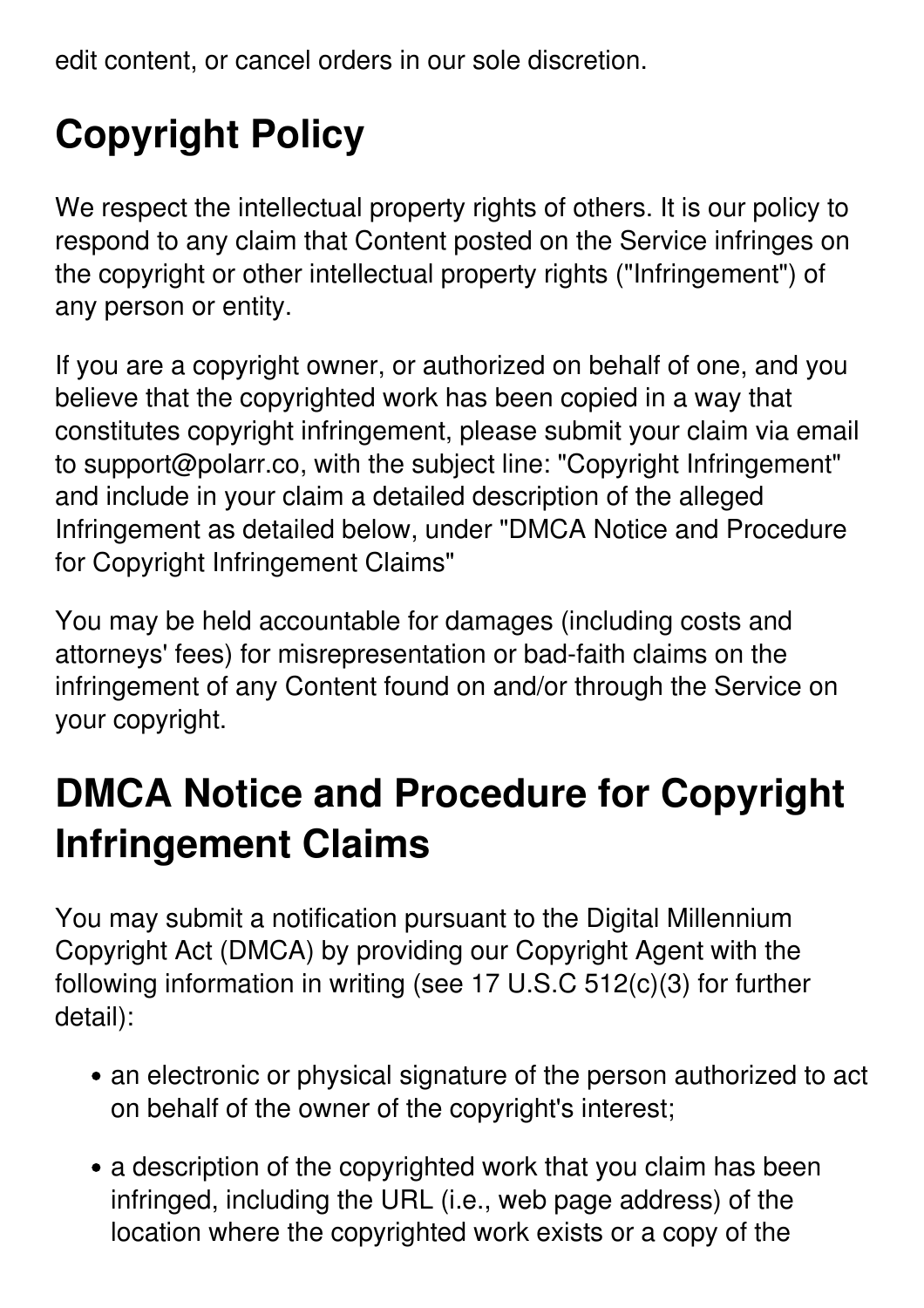copyrighted work;

- identification of the URL or other specific location on the Service where the material that you claim is infringing is located;
- your address, telephone number, and email address;
- a statement by you that you have a good faith belief that the disputed use is not authorized by the copyright owner, its agent, or the law;
- a statement by you, made under penalty of perjury, that the above information in your notice is accurate and that you are the copyright owner or authorized to act on the copyright owner's behalf.

You can contact our Copyright Agent via email at support@polarr.co

#### **Intellectual Property**

The Service and its original content (excluding Content provided by users), features and functionality are and will remain the exclusive property of Polarr, Inc. and its licensors. The Service is protected by copyright, trademark, and other laws of both the United States and foreign countries. Our trademarks and trade dress may not be used in connection with any product or service without the prior written consent of Polarr, Inc..

# **Links To Other Web Sites**

Our Service may contain links to third party web sites or services that are not owned or controlled by Polarr, Inc.

Polarr, Inc. has no control over, and assumes no responsibility for the content, privacy policies, or practices of any third party web sites or services. We do not warrant the offerings of any of these entities/individuals or their websites.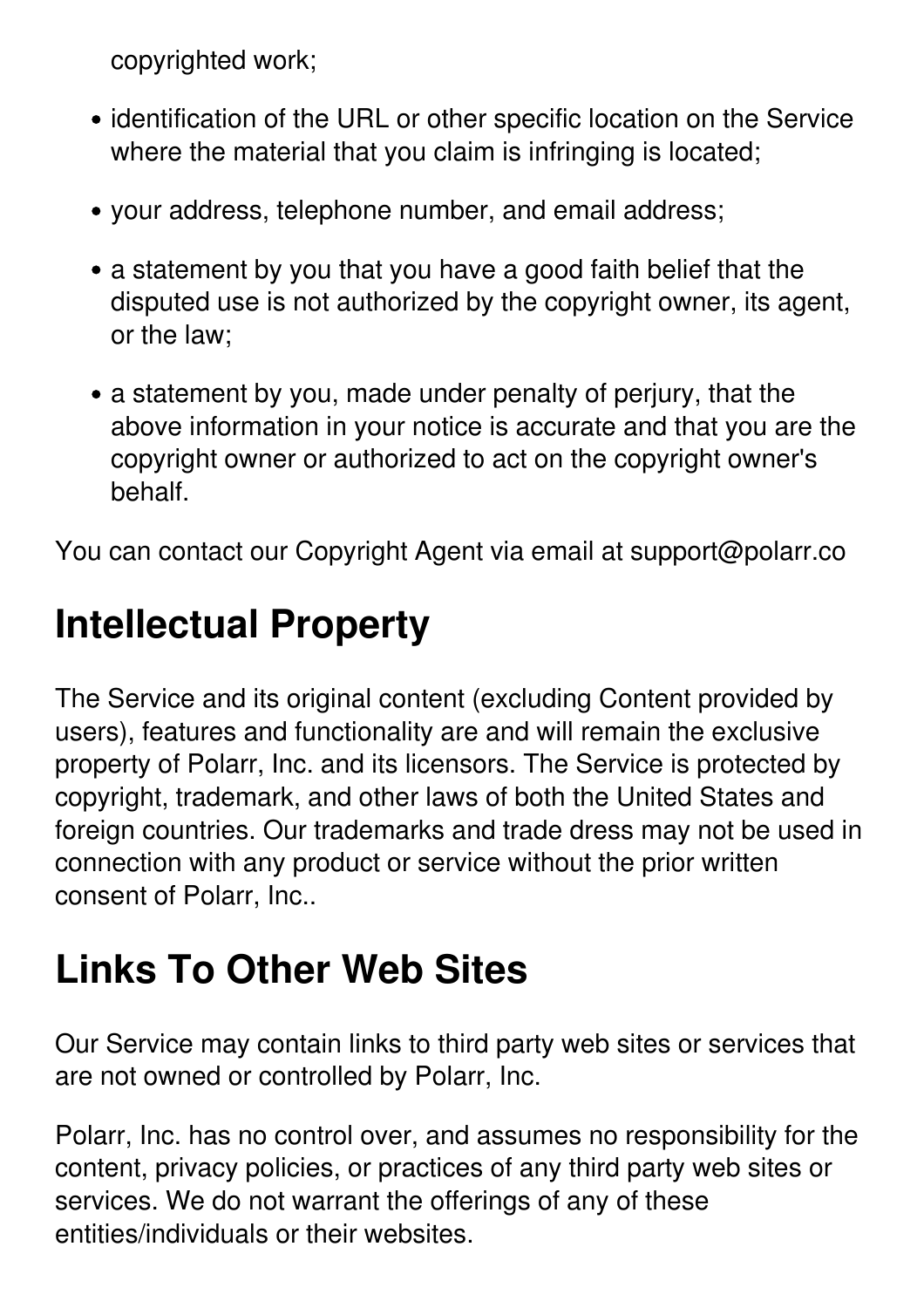You acknowledge and agree that Polarr, Inc. shall not be responsible or liable, directly or indirectly, for any damage or loss caused or alleged to be caused by or in connection with use of or reliance on any such content, goods or services available on or through any such third party web sites or services.

We strongly advise you to read the terms and conditions and privacy policies of any third party web sites or services that you visit.

# **Termination**

We may terminate or suspend your account and bar access to the Service immediately, without prior notice or liability, under our sole discretion, for any reason whatsoever and without limitation, including but not limited to a breach of the Terms.

If you wish to terminate your account, you may simply discontinue using the Service.

All provisions of the Terms which by their nature should survive termination shall survive termination, including, without limitation, ownership provisions, warranty disclaimers, indemnity and limitations of liability.

#### **Indemnification**

You agree to defend, indemnify and hold harmless Polarr, Inc. and its licensee and licensors, and their employees, contractors, agents, officers and directors, from and against any and all claims, damages, obligations, losses, liabilities, costs or debt, and expenses (including but not limited to attorney's fees), resulting from or arising out of a) your use and access of the Service, by you or any person using your account and password; b) a breach of these Terms, or c) Content posted on the Service.

# **Limitation Of Liability**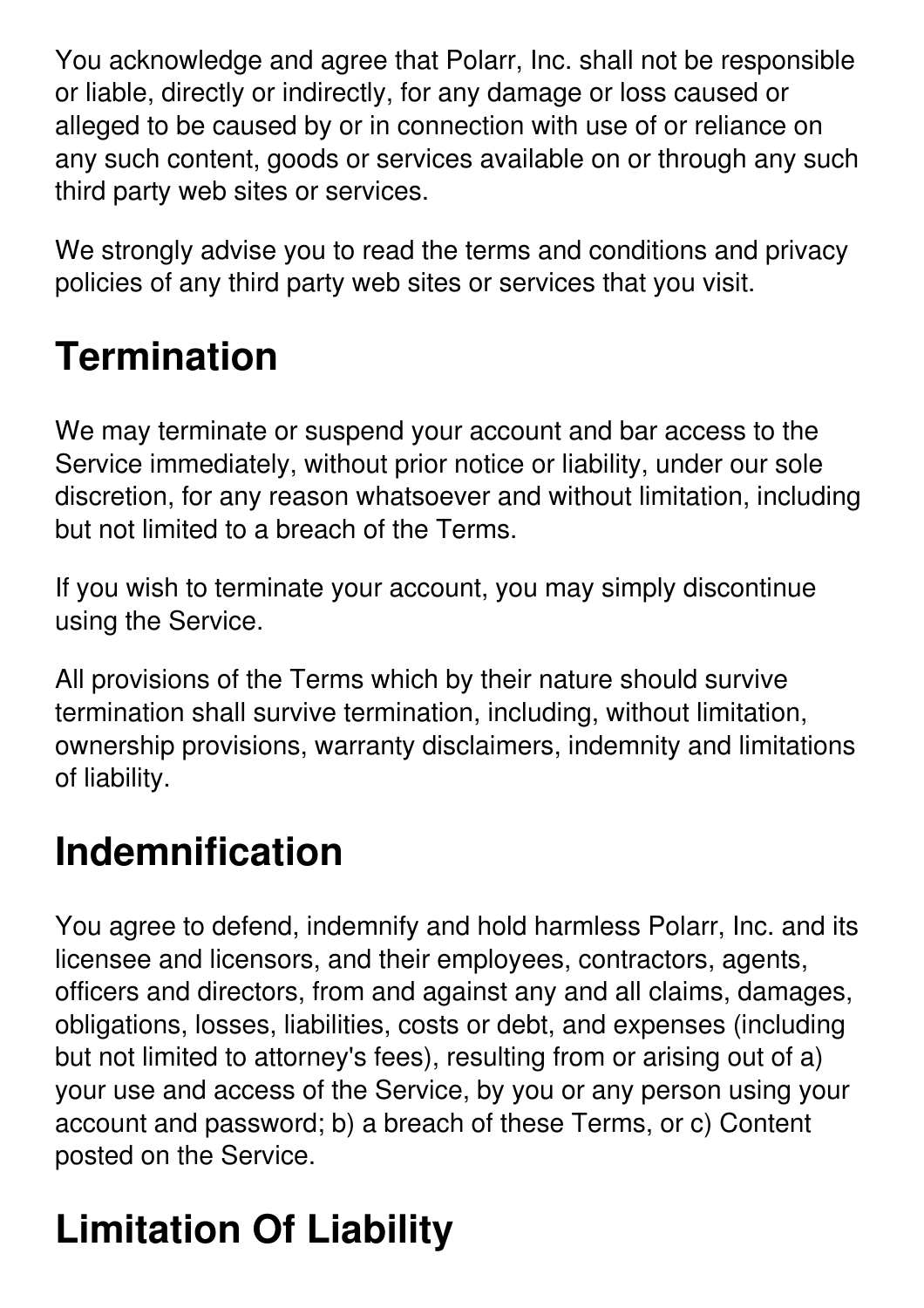In no event shall Polarr, Inc., nor its directors, employees, partners, agents, suppliers, or affiliates, be liable for any indirect, incidental, special, consequential or punitive damages, including without limitation, loss of profits, data, use, goodwill, or other intangible losses, resulting from (i) your access to or use of or inability to access or use the Service; (ii) any conduct or content of any third party on the Service; (iii) any content obtained from the Service; and (iv) unauthorized access, use or alteration of your transmissions or content, whether based on warranty, contract, tort (including negligence) or any other legal theory, whether or not we have been informed of the possibility of such damage, and even if a remedy set forth herein is found to have failed of its essential purpose.

# **Disclaimer**

Your use of the Service is at your sole risk. The Service is provided on an "AS IS" and "AS AVAILABLE" basis. The Service is provided without warranties of any kind, whether express or implied, including, but not limited to, implied warranties of merchantability, fitness for a particular purpose, non-infringement or course of performance.

Polarr, Inc. its subsidiaries, affiliates, and its licensors do not warrant that a) the Service will function uninterrupted, secure or available at any particular time or location; b) any errors or defects will be corrected; c) the Service is free of viruses or other harmful components; or d) the results of using the Service will meet your requirements.

# **Exclusions**

Some jurisdictions do not allow the exclusion of certain warranties or the exclusion or limitation of liability for consequential or incidental damages, so the limitations above may not apply to you.

# **Governing Law**